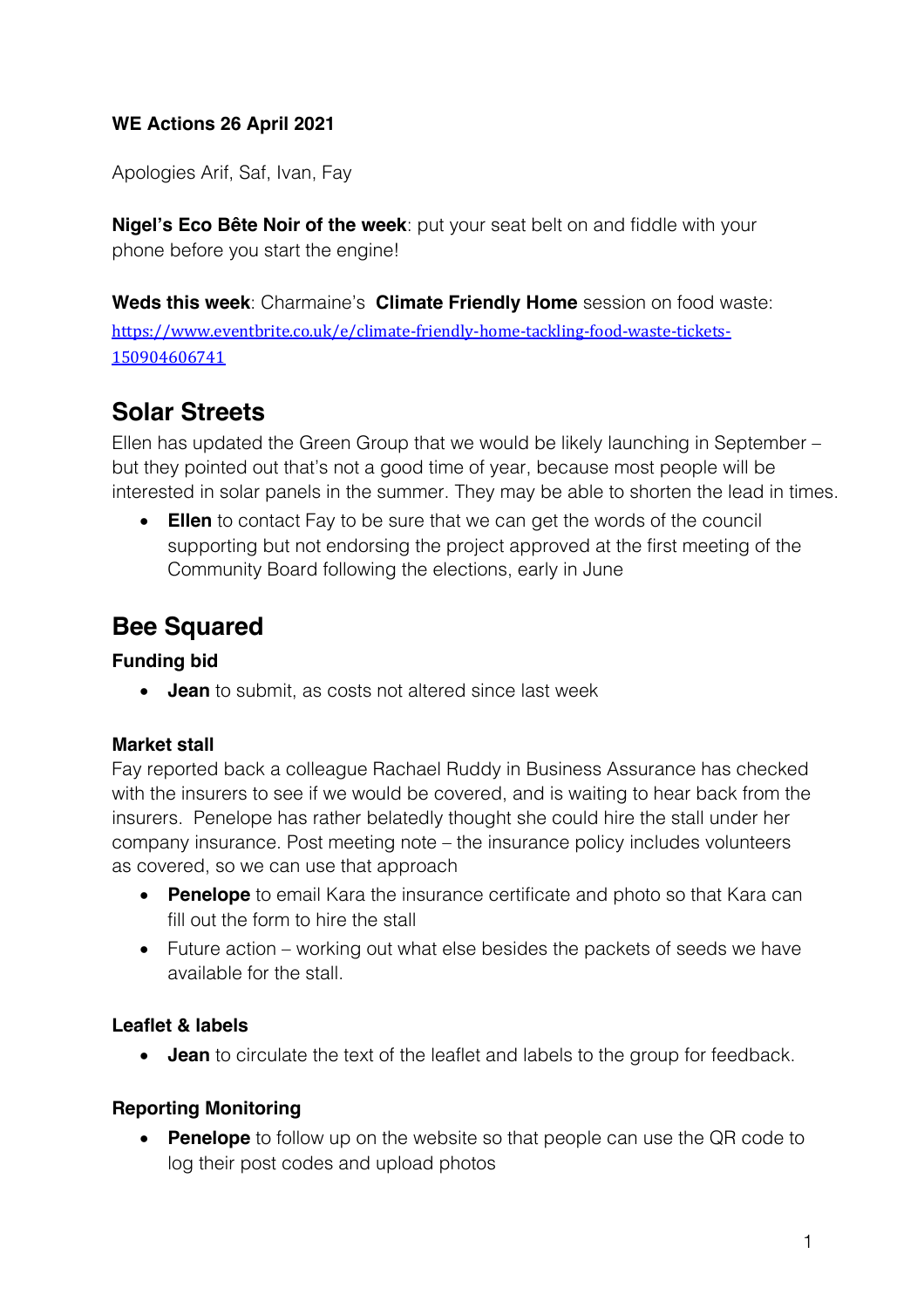# **Seed packing**

Update: The aim is to put 2-3g of seed in each envelope. Nigel had packed 240 envelopes, using 500g of seed. He found an egg spoon was just the thing to put 2-3 grams in each envelope. (and we all now know that an egg spoon is a small teaspoon!). It took about 2 hours. He advises you need a bit of a production line, opening up the envelopes, then putting in the seed, then closing the envelope. And advises that you stir the seed regularly to stop the small seeds separating out. Thank you Nigel for being the packing guineapig prior to going off to Dorset!

- Agreed that we would start packing the seed, and then do the labels and leaflets as they come. Therefore **Penelope** to follow up with everyone who has volunteered to pack, and get the seed out this week/weekend.
- List of packers includes Saf (this was an error in last week's notes), and also now Holly. So the full list of packers is: **Fay, Ellen, Charmaine, Sally, Nigel, Kara, Jean, Steve, Sarah Coope (Hazlemere), Saf and Holly**

# **Distribution**

Via market stall – see above, and via 'pick up points' linked to residents association localities with associated social media for promotion, and also cafes and community halls. We brainstormed a list (see below)

• **All** to see if their name appears next to an item, if so please pin down an address to be a collection point, or make arrangements with the organisation to act as a pick up point

The list of residents' associations includes – (next week we need to pin down an address for the front garden to be the collection point)

- Hughenden Park Community (**Jean**)
- Hughenden Road Res Assoc (**Jean**)
- Next door for Booker (**Sally**)
- Facebook for Booker (**Sally**)
- Facebook group for Totteridge (**Ellen**)
- West Wycombe Road Residents Association (**Jean**)
- Sands residents assoc (**Nigel**)
- Food hub (**Charmaine**)
- Community Allotments at Sierra Road, (near London Road retail park) (**Charmaine**)

(community fridge already done their distribution so no longer an option)

List of possible shops/venues to be a collection point